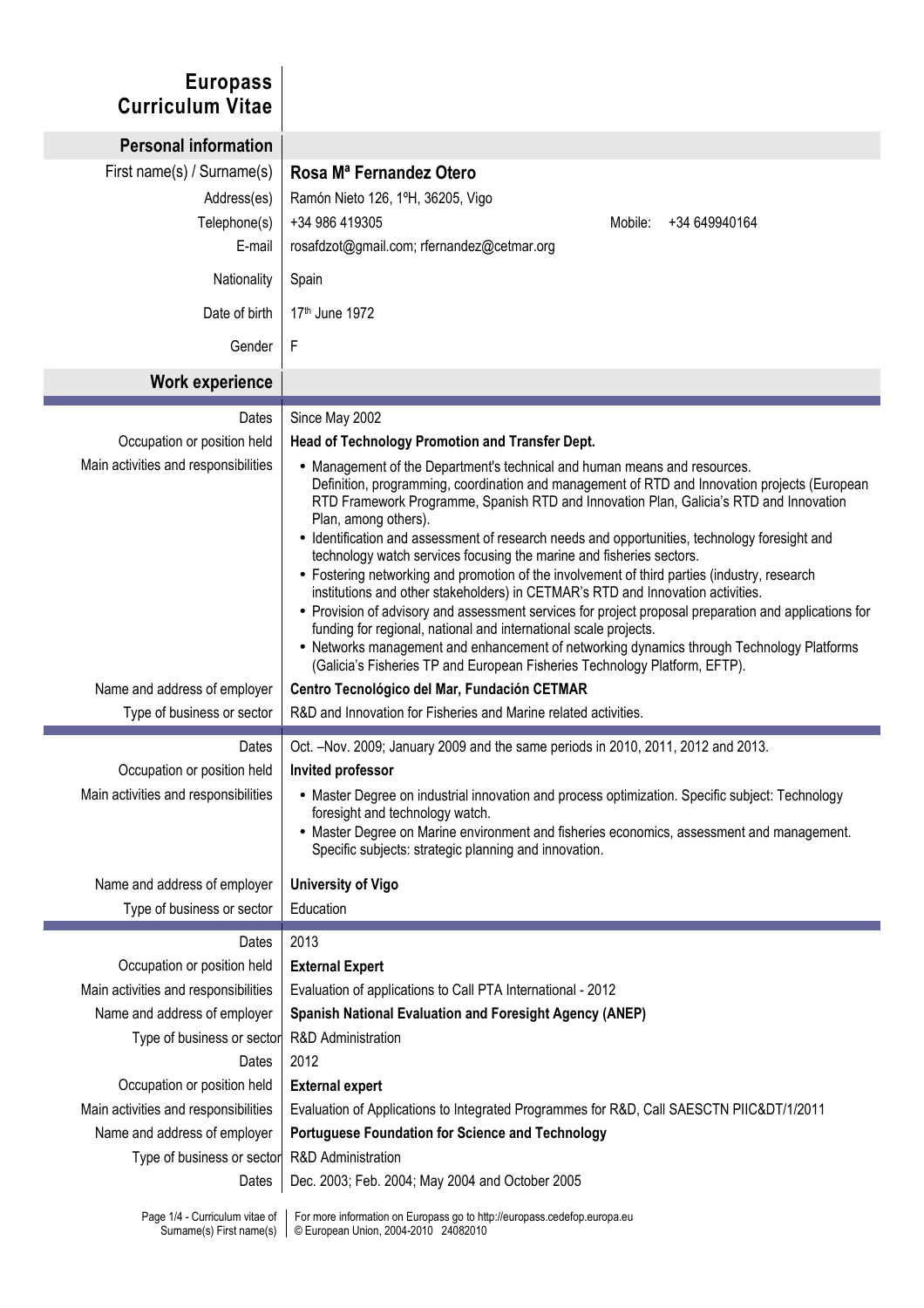| Occupation or position held<br>Main activities and responsibilities<br>Name and address of employer                                                               | <b>External Expert</b><br>• Assessment of project reports and proposals under MAST and CRAFT instruments, 5th and 6th<br>Framework Programme for R&D and Innovation<br><b>European Commission</b>                                                                                                                                                                                                                   |  |
|-------------------------------------------------------------------------------------------------------------------------------------------------------------------|---------------------------------------------------------------------------------------------------------------------------------------------------------------------------------------------------------------------------------------------------------------------------------------------------------------------------------------------------------------------------------------------------------------------|--|
| Type of business or sector                                                                                                                                        | Administration                                                                                                                                                                                                                                                                                                                                                                                                      |  |
| Dates<br>Occupation or position held<br>Main activities and responsibilities<br>Name and address of employer                                                      | Feb. 2000 to April 2002<br>Branch office advisor on Technology Transfer and European Funding Programmes<br>• Regional advisor for the four research institutes CSIC owned in Galicia. Advisory services focused<br>on matters related to Technology Transfer and European R&D funding Programmes, supported<br>and coordinated through CSICs Headquarters.<br><b>Spanish Council for Scientific Research (CSIC)</b> |  |
| Type of business or sector                                                                                                                                        | Research                                                                                                                                                                                                                                                                                                                                                                                                            |  |
| Dates<br>Occupation or position held<br>Main activities and responsibilities<br>Name and address of employer<br>Type of business or sector<br>Dates               | July 1996 to February 2000<br><b>Technology Management Support Personnel</b><br>• RTD and Innovation support services to the Park's stakeholders and tenants<br>Galicia's Technology Park (currently TECNOPOLE)<br>Special real state and services for technology and innovation activities                                                                                                                         |  |
| Occupation or position held<br>Main activities and responsibilities<br>Name and address of employer                                                               | June-August 2005<br><b>Trainee</b><br>Financial and marketing analysis<br>Comercial Feliz Acuña S.A.                                                                                                                                                                                                                                                                                                                |  |
| <b>Education and training</b>                                                                                                                                     |                                                                                                                                                                                                                                                                                                                                                                                                                     |  |
| Dates<br>Title of qualification awarded<br>Principal subjects/occupational skills<br>covered<br>Name and type of organisation<br>providing education and training | 1995 - 1996<br><b>MBA (Operational programme)</b><br><b>Business Administration</b><br>Caixa Nova Business School (Certified by Cardiff Business School)                                                                                                                                                                                                                                                            |  |
| Dates<br>Title of qualification awarded<br>Name and type of organisation<br>providing education and training                                                      | 1990 - 1995<br><b>BSC Economy</b><br>Faculty of Economics, University of Santiago de Compostela                                                                                                                                                                                                                                                                                                                     |  |
| Additional training                                                                                                                                               | Numerous short-term courses and seminars on: technology watch, technology transfer, IPR and<br>licensing, project management, EU funding management, science and technology intensive services,<br>etc.                                                                                                                                                                                                             |  |
| <b>Personal skills and</b><br>competences                                                                                                                         |                                                                                                                                                                                                                                                                                                                                                                                                                     |  |
| Mother tongue(s)                                                                                                                                                  | <b>Spanish and Galician Language</b>                                                                                                                                                                                                                                                                                                                                                                                |  |
| Other language(s)<br>Self-assessment<br>European level (*)                                                                                                        | <b>English and French</b><br>Understanding<br><b>Speaking</b><br>Writing<br>Spoken interaction<br>Spoken production<br>Listening<br>Reading                                                                                                                                                                                                                                                                         |  |
| Language<br>Language                                                                                                                                              | E<br>E<br>E<br>$\mathsf E$<br>$\mathsf E$<br>C <sub>1</sub><br>C <sub>1</sub><br>C <sub>1</sub><br>C <sub>1</sub><br>C <sub>1</sub><br>F<br>F<br>A1<br>F<br>F<br>F<br>A <sub>1</sub><br>A <sub>1</sub><br>A <sub>1</sub><br>A1<br>(*) Common European Framework of Reference for Languages                                                                                                                          |  |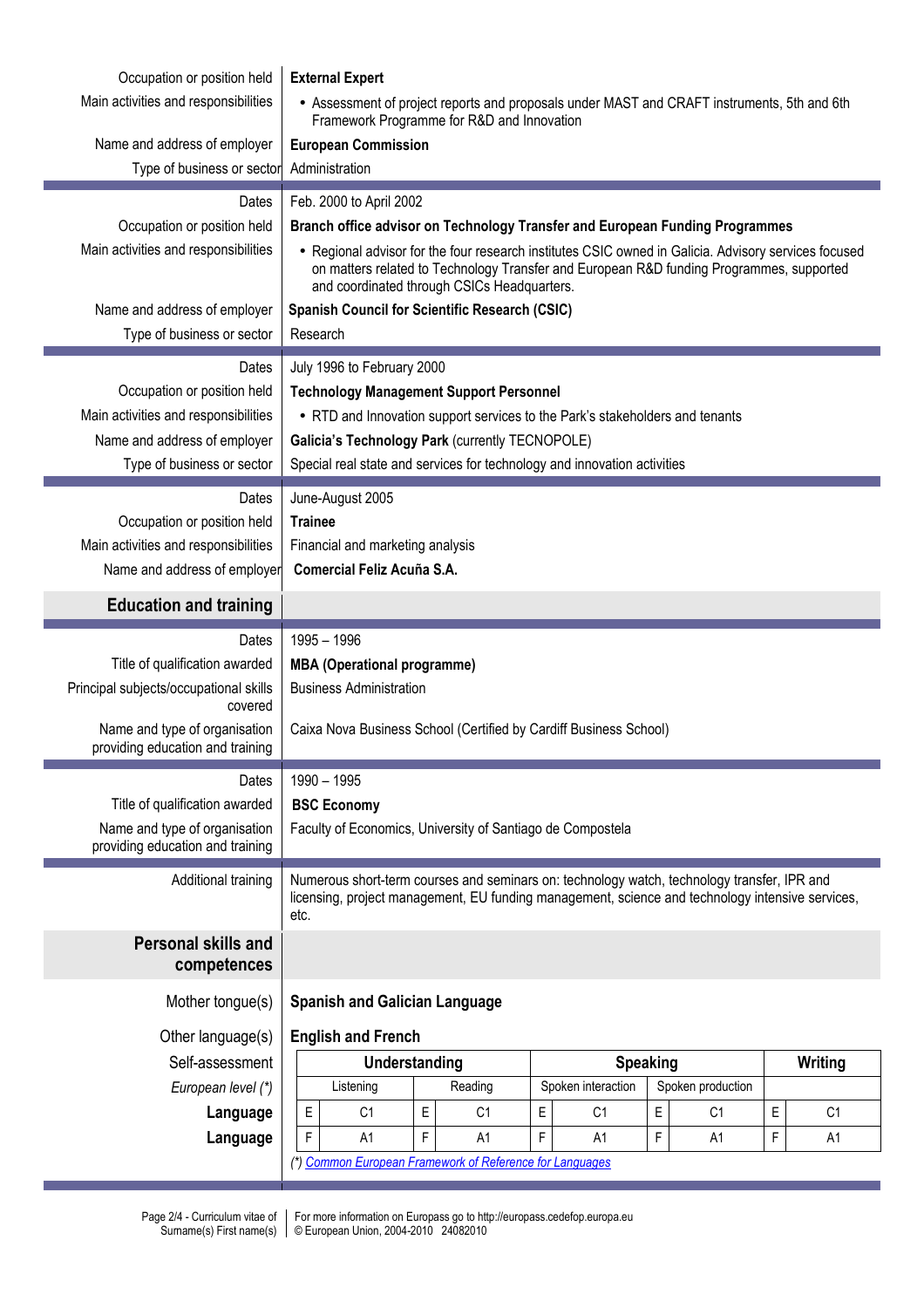| Social skills and competences            | Managing and decision making capacity. Capacity and senior experience in assuming high<br>responsibility commitments and in decision taking.<br>Team work coordination skills and special ability for listening and learning from different perspectives<br>and knowledge fields. Versatility to adapt to different working environments, technical and sectoral<br>areas, etc.<br>Skilled in oral communication to large audiences.<br>Commercial skills specifically in R&D and innovation related business.<br>Specially interested and skilled in applying networking and co-creation in science and innovation<br>contexts.                    |
|------------------------------------------|-----------------------------------------------------------------------------------------------------------------------------------------------------------------------------------------------------------------------------------------------------------------------------------------------------------------------------------------------------------------------------------------------------------------------------------------------------------------------------------------------------------------------------------------------------------------------------------------------------------------------------------------------------|
| Organisational skills and<br>competences | Skilled for network encouragement and integration of capacities and for coordinating multidisciplinary<br>teams. Such skills have specially developed when putting them into practice by coordinating large<br>scale consortia and networks to develop R&D and Innovation projects funded by EU, Spanish and<br>Galicia's administrations.<br>Senior background, and specific training in project management.<br>Outstanding skills for knowledge management and competitive intelligence processes                                                                                                                                                 |
| Technical skills and competences         | Expert knowledge and senior experience in EU funding for Research, development and innovation<br>activities. Currently delivered a number of training courses and talks regarding Horizon2020<br>programme.<br>High competence on innovation and R&D management. Wide experience in different programmes<br>and in designing strategies for successful application for public and private funding.<br>Business management capacity related to professional and training background.<br>Training and communication skills (Master Courses at University of Vigo, and a number of internal<br>training activities organised and delivered at CETMAR). |
| Driving licence                          | B licence since 1993                                                                                                                                                                                                                                                                                                                                                                                                                                                                                                                                                                                                                                |